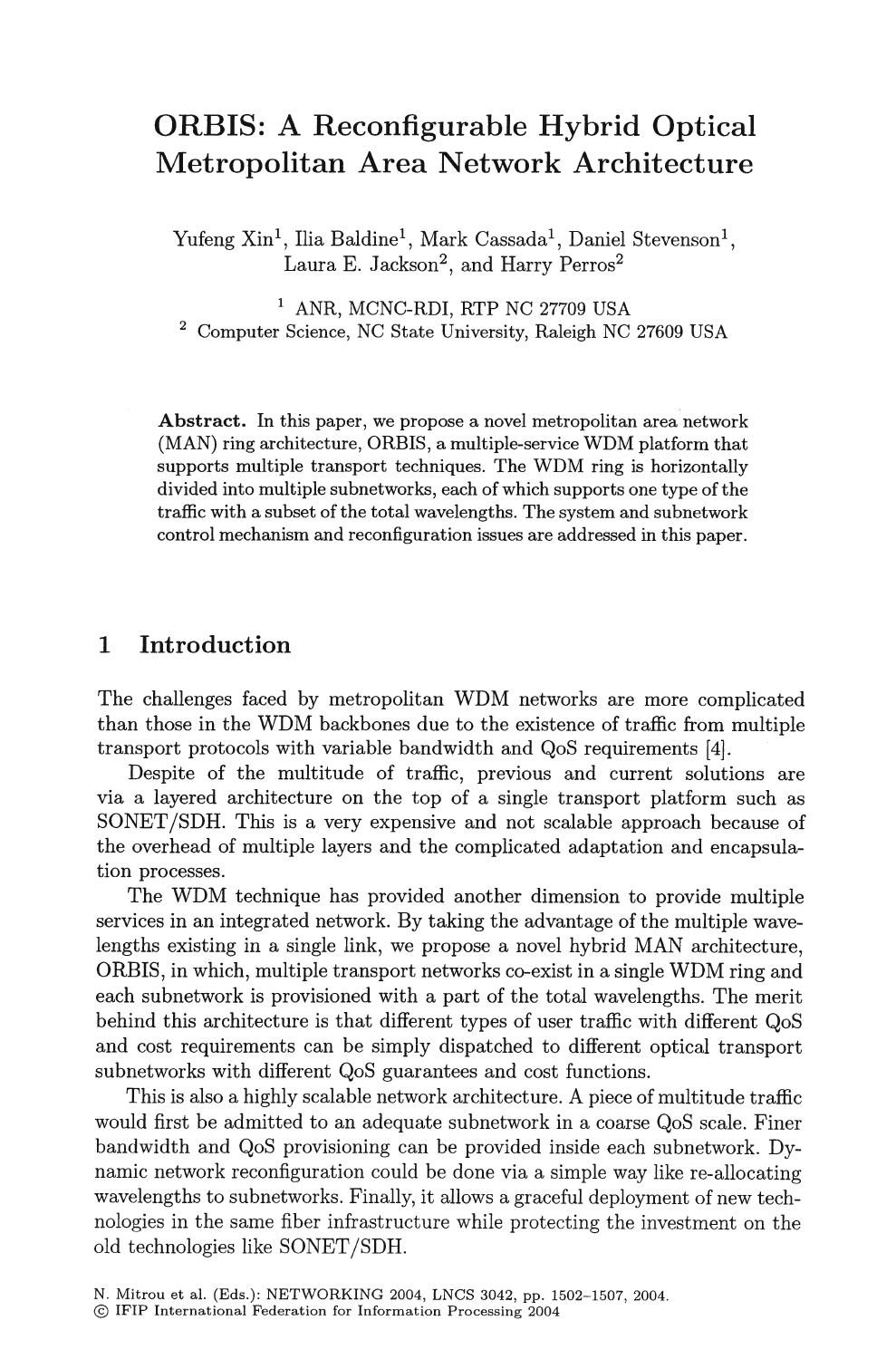

Fig. 1. ORBIS Optical Network Architecture

The ORBIS ring consists of three independent subnetworks: a SONET *jSDH*  ring subnetwork (SONET), a wavelength switched subnetwork (LIGHTPATH), and an optical hurst switched subnetwork (OBS). Circuit switching techniques like the SONET/SDH ring and setting up lightpaths are very inefficient to adopt data traffic, but are more suitable for real time traffic. Optical Burst Switching (OBS) has emerged as a more competitive choice for data traffic in the near future  $[Xu01]$ .

## **2** System **Model**

The system is depicted as in the Fig. 1. Each node in the ring will have a minimum of 4 sets of optical transponders. The first is a transceiver fix-tuned to the control channel. The second one is a pair of fast-tunable transmitter and receiver for the BURST subnetwork, which can be tuned to any wavelength independently. The third set is dedicated to the LIGHTPATH and the transceiver can be slowly tuned to a specific wavelength to set up a lightpath between two nodes. The last one is an OADM integrating a set of SONET ADM for the SONET subnetwork. A part of nodes with their OADM tuned to a same wavelength will form a logic SONET/SDH ring. The network structure is depicted in Figure 1.

Each subnetwork will be independently allocated a subset of the total wavelengths, and the transponder for each subnetwork will be given the wavelength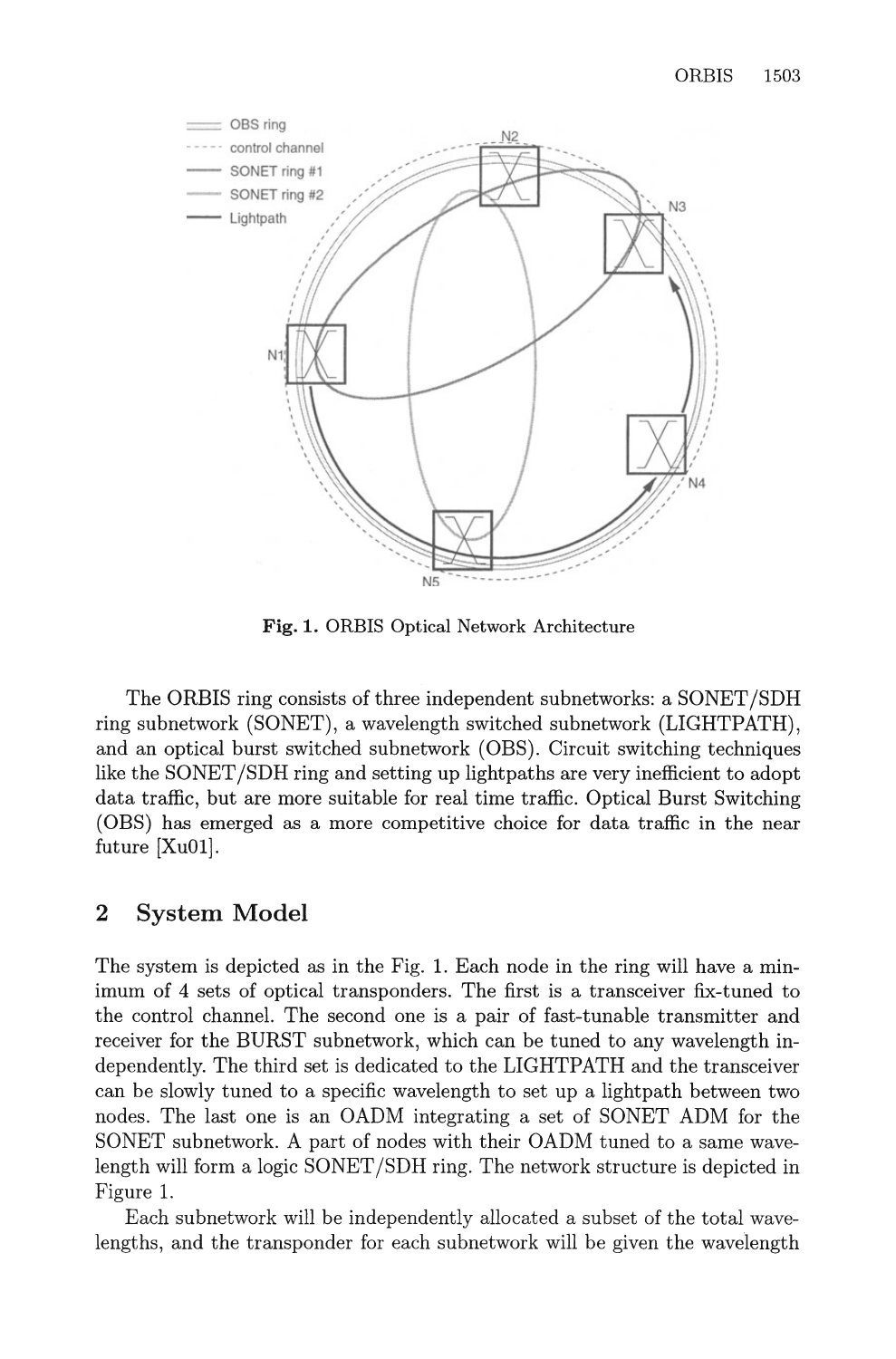tuning range according to the allocated wavelengths. At every node in the network, there is an electrical buffer for each subnetwork and incoming traffic is dispatched to a buffer via a QoS-based traffic dispatcher.

There are many interesting problems need to be answered in order to make this architecture a feasible solution, for example, how to allocate the given wavelength resource to the subnetworks. We have developed a set of QoS-based optimal wavelength allocation algorithms based on a game theoretical model [2]. In this paper, we will focus on the control and reconfiguration protocols for the system and each subnetwork.

# 3 An Integrated System Control Plane Hierarchy

The network control plane has two main functions, one is to signal the network elements so that the correct route can be set up and proper resource can be reserved for a traffic requirement. Another is to achieve efficient network management and reconfiguration. In this paper, we consider a distributed control plane to fulfill above functions in our proposed network architecture.

The ring architectures feature simpler synchronization of nodes. This is usually accomplished by a control plan with a slotted control protocol. In the ring with N nodes, N control slots, one for each node, make up a control message frame. The control message will continuously circulate around the ring through the dedicated control wavelength.

Since our proposed network architecture consists of multiple subnetworks, a hierarchical control message format is a natural choice, in which, a piece of the message will be in charge of an individual subnetwork. Generally, a host node may write following control information into its slot:

1. Its SONET ring group membership information for the management and reconfiguration of the SONET /SDH subnetwork ( details will be given in next section). 2. Lightpath setup, Acknowledgement, andrelease information. 3. Burst control information including the source and destination address, length, and offset time, etc. 4. Information about the availability of attached receiver(s). 5. Other necessary management information related to restoration and security.



Fig. 2. ORBIS control frame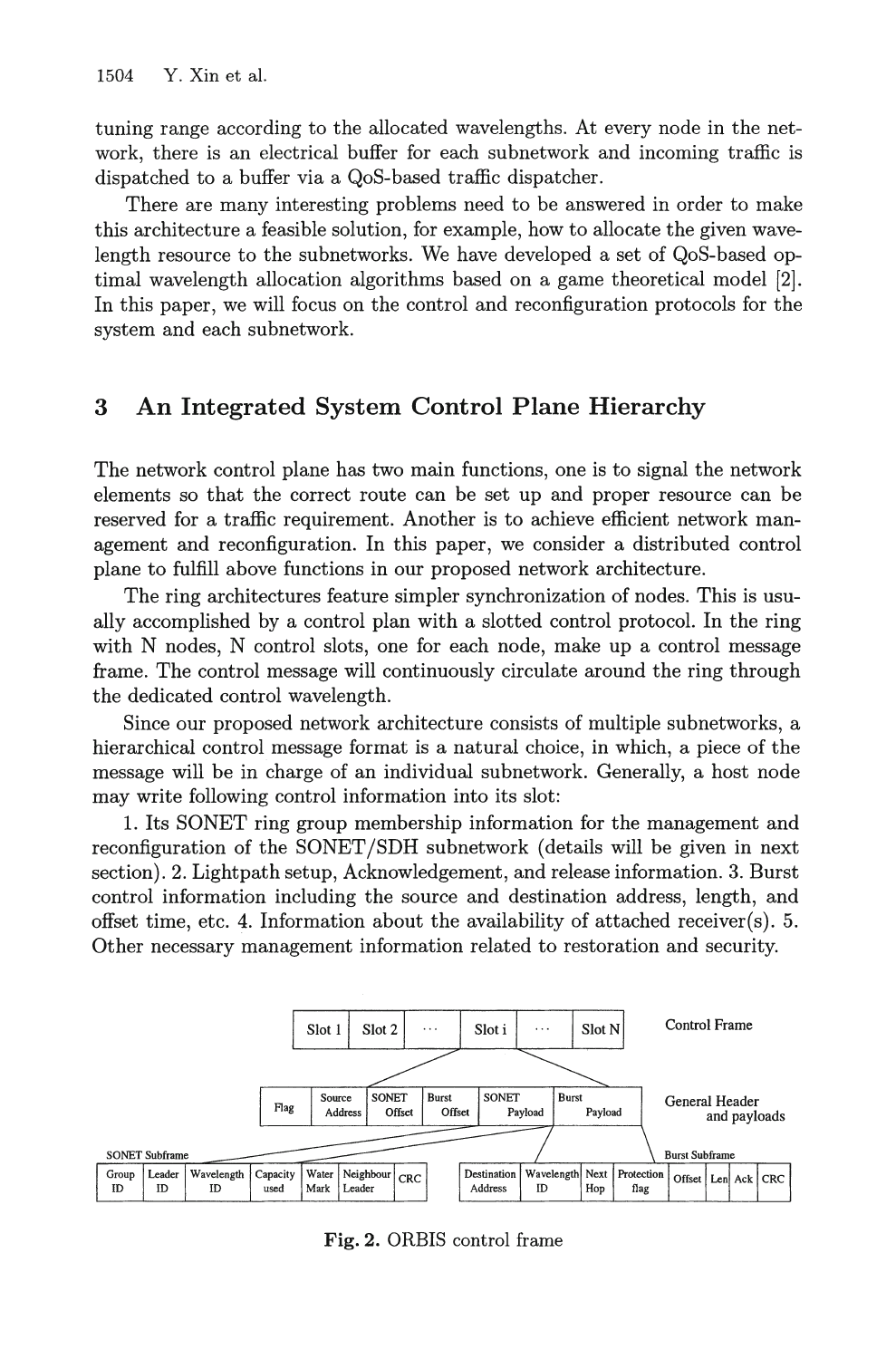The proposed control message structure is depicted in Fig. 2. The general header of a slot provides the offset pointing to part of the payload containing the SONET and Lightpath/Burst sub-frame. The general header also contains the source address, the sub-frame payload length and a fiag byte telling the receiving node which types of traffic is coming. The two sub-frames arevariable in size. The SONET sub-frame is mainly used for the ring group management and reconfiguration. The Lightpath/Burst sub-frame is mainly used for resource reservation for integrated LIGHTPATH and BURST control.

# **4 SONET/WDM Rings**

Since there are multiple rings in the SONET subnetwork, we need to address both ring construction and reconfiguration problem. We assume the BLSR/2 SONET ring structure, i.e. all traffic are routed via shortest paths and half of the capacity are initially reserved for protection/restoration purpose.

The ring construction problem in a WDM platform is usually modeled as a traffic grooming problem, i.e, assembling traffic elements from the given traffic matrix into different SONET rings. A recent survey on this problem can be found in [1]. All of existing studies try to minimize the network resource usage and treat the traffic among all the nodes equally. We argue that nodes with mutual traffic are better to be grouped in one ring due to the management and security concerns and customer requirement. Therefore we propose a novel ring grouping algorithm. It is based on the following ring grouping policies:

- 1. Those nodes requiring mutual interconnection should be better grouped into the same SONET /SDH ring.
- 2. Minimize the total number of rings.
- 3. The transition between different SONET rings should be minimized.

Our grouping problern can be proved tobe equivalent the NP-Complet Maximum Clique Problem (MCP) in the graph theory by modeling the traffic matrix as a connected graph. The MCP tries to find the maximum fully connected subgraph (clique) in a simple graph [3]. Each clique found represents a logical SONET ring in the final solution.

To maintain a high utilization of the network resources, a reconfiguration mechanism should be able to change the ring groups by adding and releasing a ring, or migrating traffic between rings, upon the traffic SONET /SDH changes. A novel ring reconfiguration algorithm is given in Fig. 3. We use the backup capacity in the  $BLSR/2$  ring to transfer the existing traffic during the reconfiguration to achieve hitless zero transition loss.

We develop a two-tier control protocol to achieve ring grouping and reconfiguration. The *group leader* is a special node that is the manager of a logical ring. The control plane for the SONET *jWDM* rings works in a semi-distributed manner with a two-tier structure. The first tier is for a individual ring under its group leader for the group membership management. The second tier is among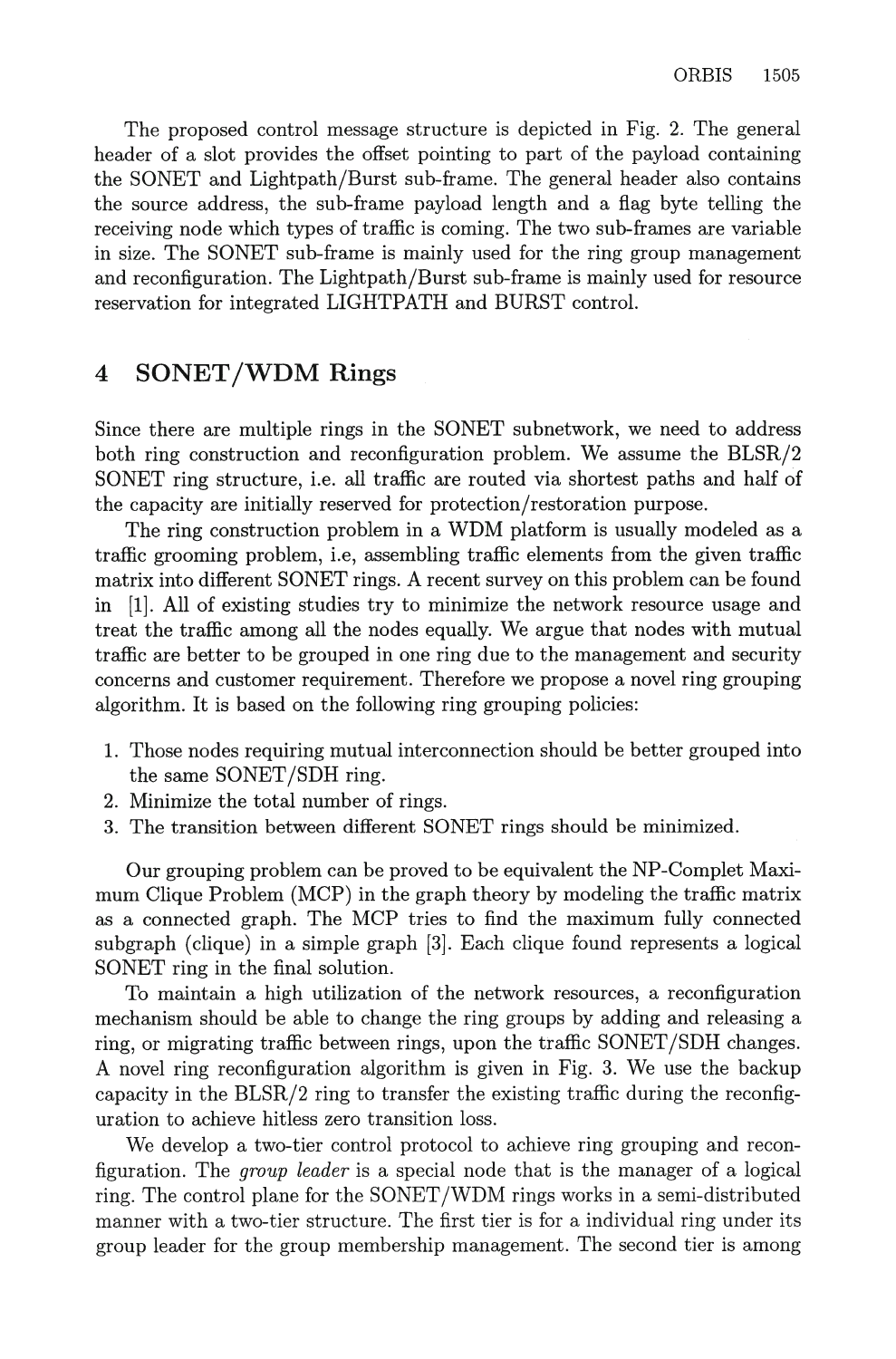**Input:** The initial rings  $C = (c_i)$ , the watermarks  $W_H$ ,  $W_L$ , the maximum traffic flow  $\delta_i$  in every ring  $c_i$ 

**Output:** A decision on the ring reconfiguration: adding, removing, or merging.

| 1.  | begin                                                                               |
|-----|-------------------------------------------------------------------------------------|
| 2.  | Find the minimum ring load $\delta_{min} = min(\delta_i)(\text{ring } c_{min}).$    |
| 3.  | If $\delta_{min} \leq W_L$ for the required timeout count.                          |
| 4.  | If there is another ring $c_j$ having the required capacity and allowed membership. |
| 5.  | Switch the traffic from the work ring to the backup ring.                           |
| 6.  | Release the work ring and merge the ring $c_{min}$ with ring $c_i$ .                |
| 7.  | Release the backup ring.                                                            |
| 8.  | End If                                                                              |
| 9.  | End If                                                                              |
| 10. | Find the maximum ring load $\delta_{max} = max(\delta_i)(\text{ring } c_{max}).$    |
| 11. | If $\delta_m a x \geq W_H$ for the required timeout count.                          |
| 12. | Find the nodes with minimum traffic in $c_{max}$ untill $\delta_{max} \leq W_H$ .   |
| 13. | Switch the according traffic to the backup ring and release the working load.       |
| 14. | Group these nodes into a new ring if the multiplexed traffic $>W_L$ .               |
| 15. | If not, deliver these traffic to the non-SONET part of ORBIS.                       |
| 16. | Remove the traffic from the backup ring.                                            |
| 17. | Update the ring membership.                                                         |
| 18. | End If                                                                              |
|     | 19. end of the algorithm                                                            |
|     |                                                                                     |

Fig. 3. Algorithm for ring reconfiguration

all the group leaders. The group leaders communicate with each other in this control tier to make decisions on the ring reconfiguration.

For each type of the two groups, logical ring and the leader group, members can be added or removed dynamically. We propose a multicast-like signaling protocol for the operation of the 2-tier control planes. Each of above group, either the leaders' group or a logical ring group, is considered a multicast group. For each logical ring, the group leader plays the role of the multicast source node. For the leader group, we need to define a hub node to be the source node. We also assume a leaf-initiated joining mechanism.

In this control plane architecture, the two tiers of group membership management are closely cooperative. Initially the leader group is set up with only one member, the hub node. When a new ring is set up, a new group session is setup. Then the group leader is elected which will initiate a *ADD PARTYmessage* to join the leader group. When an existing ring needs to be removed, the leader will first initiate a *SESSION RELEASEmessage* to release the particular ring group. Then it will initiate a *DROP PARTY MESSAGE* to the leader group to get itself removed.